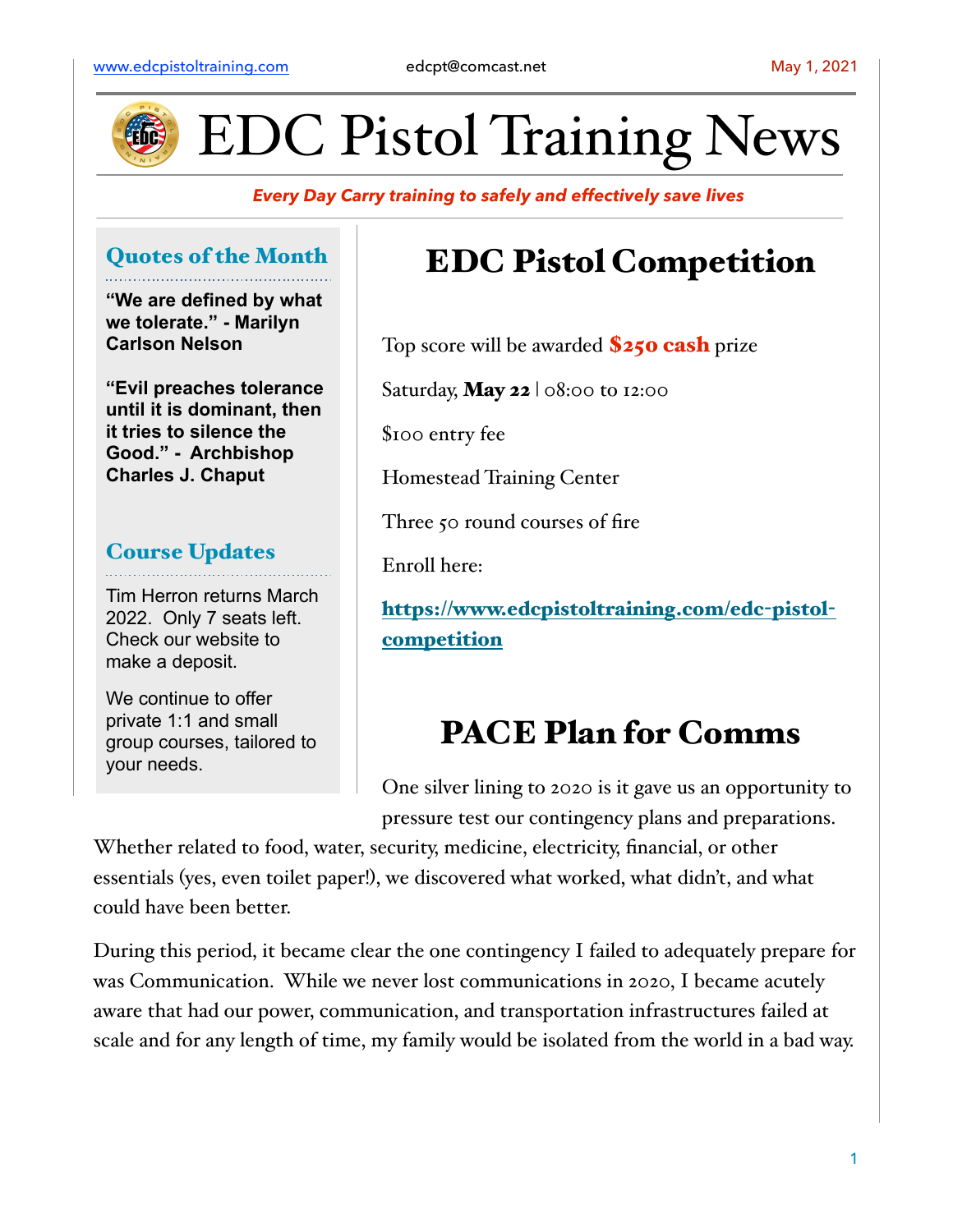In the European Dark Ages (476 to 1,000 AD), the average person never traveled more than 3 miles from their home during their short lifetime. Will this be us when power, roads, and communications are either down for any length of time, or worse . . . controlled by bad actors? Regrettably, for the 99.8% of Americans (actual number) who have neither amateur radio licensing nor the requisite skills, this will be the case.

Being able to freely transmit and receive voice and data information on your own terms is even *more critical* during short, mid, and long term crisis events than it is during normal times. It doesn't matter if these events are man made or natural, intentional or accidental, or if the crisis is simply bad actors controlling communications: if we don't know what's going on and cannot communicate with loved ones and friends, then we and our neighbors are alone on our street, isolated from the world while being uninformed or misinformed.

This is where having a PACE plan for communications comes in. PACE stands for Primary - Alternate - Contingency - Emergency. Just like with food, water, shelter, medical, power, and security, communications is something that has to be planned for, trained for, and routinely practiced in advance of any event. Most EDC readers own and carry guns for the contingency of having to use it; this thinking is no different when it comes to communications.

Fortunately, we have a solution in the form of amateur radio (aka HAM), which offers many options and capabilities some of which are infrastructure dependent, some which are not, and some of which allows licensed operators 2-way communication with nonlicensed operators.

We will use my personal PACE comms plan as an example. Note that *your* PACE plan may vary, depending on your lifestyle, needs, resources, people, and overall planning.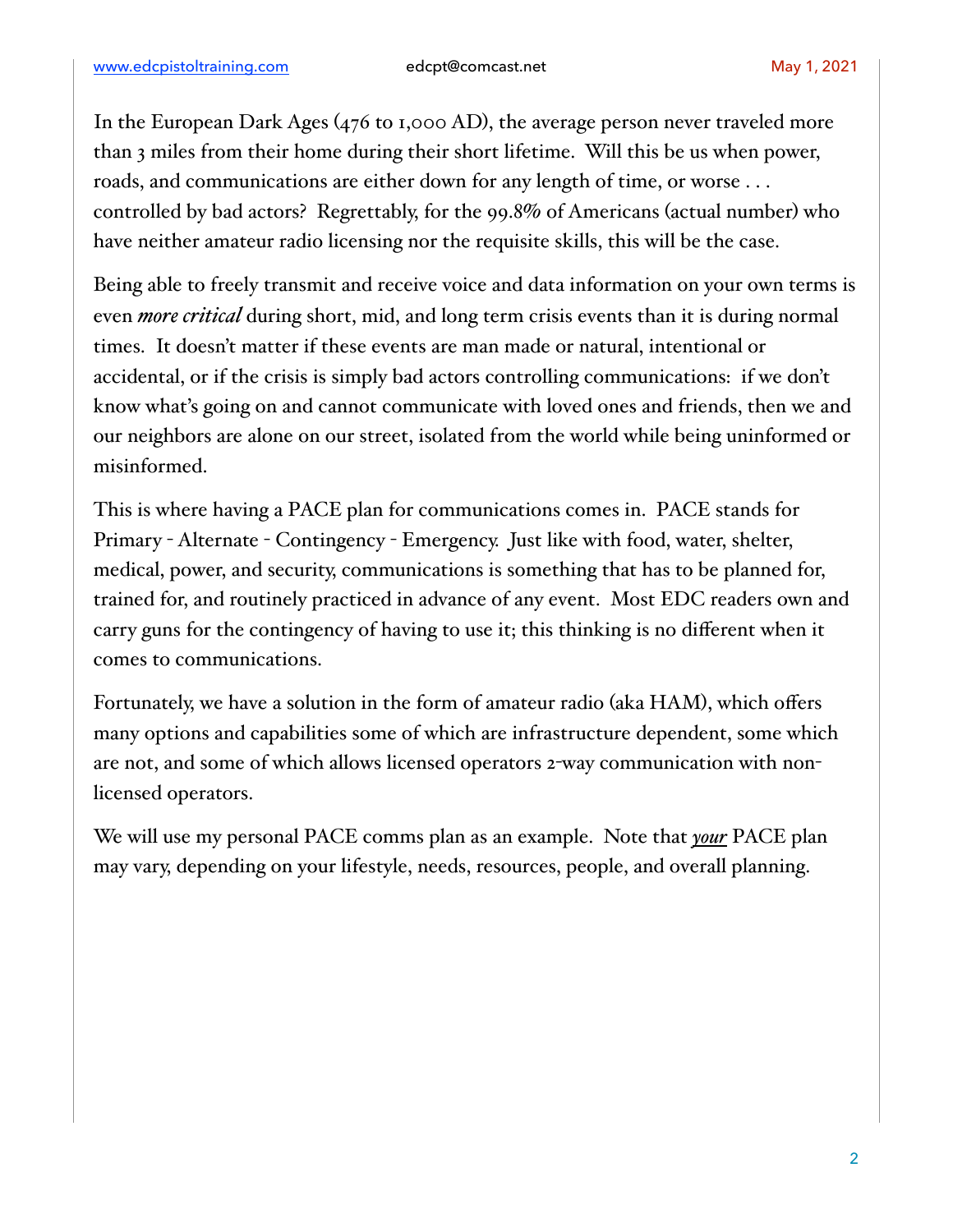| <b>PRIMARY</b>                                                                                                                                                                                                                               |                                                                                                       |
|----------------------------------------------------------------------------------------------------------------------------------------------------------------------------------------------------------------------------------------------|-------------------------------------------------------------------------------------------------------|
| Unlicensed<br>Licensed                                                                                                                                                                                                                       | Mobile Phone (voice, text, email, internet)                                                           |
| <b>ALTERNATE</b>                                                                                                                                                                                                                             |                                                                                                       |
| <b>Unlicensed</b>                                                                                                                                                                                                                            | Home Wi-Fi (VOIP, email, text, internet)                                                              |
| Licensed                                                                                                                                                                                                                                     | add DMR hotspot                                                                                       |
| <b>CONTINGENCY</b>                                                                                                                                                                                                                           |                                                                                                       |
| <b>Unlicensed</b>                                                                                                                                                                                                                            | 1) AM/FM/Local TV (receive only)   no ability to transmit                                             |
|                                                                                                                                                                                                                                              | 2) Satellite Phone                                                                                    |
| Licensed                                                                                                                                                                                                                                     | 1) DMR Repeater for 1:1, SMS, and TG (primary Florida TAC 31120; alternate TAC 313 to TAC 319)        |
|                                                                                                                                                                                                                                              | 2) Analog Repeater (primary SARNET; alternate any other available repeater)                           |
|                                                                                                                                                                                                                                              | 3) Simplex LOS (primary Friends & Family pre-designated DMR; alternate National VHF/UHF)              |
|                                                                                                                                                                                                                                              | 4) Vara HF WinLink for asynchonous emails either peer to peer, or to the non-licensed via RMS gateway |
| * Use Wilderness Protocol for each Contingency option: beginning at 07:00 and ending at 22:00 daily, key up every 3 hours<br>for the initial 5 minutes (exception is on the very first day, begin key up at the next available 3 hour mark.) |                                                                                                       |
| <b>EMERGENCY</b>                                                                                                                                                                                                                             |                                                                                                       |
| <b>Unlicensed</b>                                                                                                                                                                                                                            | <b>Dark</b>                                                                                           |
| Licensed                                                                                                                                                                                                                                     | 1) Simplex LOS (pre-designated DMR, enrcrypted if necessary)                                          |
|                                                                                                                                                                                                                                              | (2) Vara HF WinLink for asynchonous emails peer to peer (other data methods available too)            |
|                                                                                                                                                                                                                                              | 3) HF CQ (primary Friends & Family pre-designated band; alternate band search)                        |
| * Use Wilderness Protocol for each Emergency option: beginning at 07:00 and ending at 22:00 daily, key up every 3 hours for<br>the initial 5 minutes (exception is on the very first day, begin key up at the next available 3 hour mark.)   |                                                                                                       |

**PRIMARY** is what we use daily during normal times to communicate, and is pretty self explanatory. It doesn't matter whether I'm a licensed amateur radio operator or not.

**ALTERNATE** is how we would communicate if suddenly our mobile phone service stopped working. This is due to the towers being offline thanks to a number of possibilities including: intentional or unintentional damage, prolonged power grid down, computer issues, or a busy signal "pile up" due to too much traffic like we saw during 9/11 and the 2017 Fort Lauderdale Airport Shooting.

Unless you're one of the 36% of American homes who still has a landline (which is also vulnerable due to computer issues and dwindling usage and maintenance), you will be dependent on your home having working internet service, a powered wi-fi router, and powered electronic devices to communicate using VOIP, email, text, and internet . . . and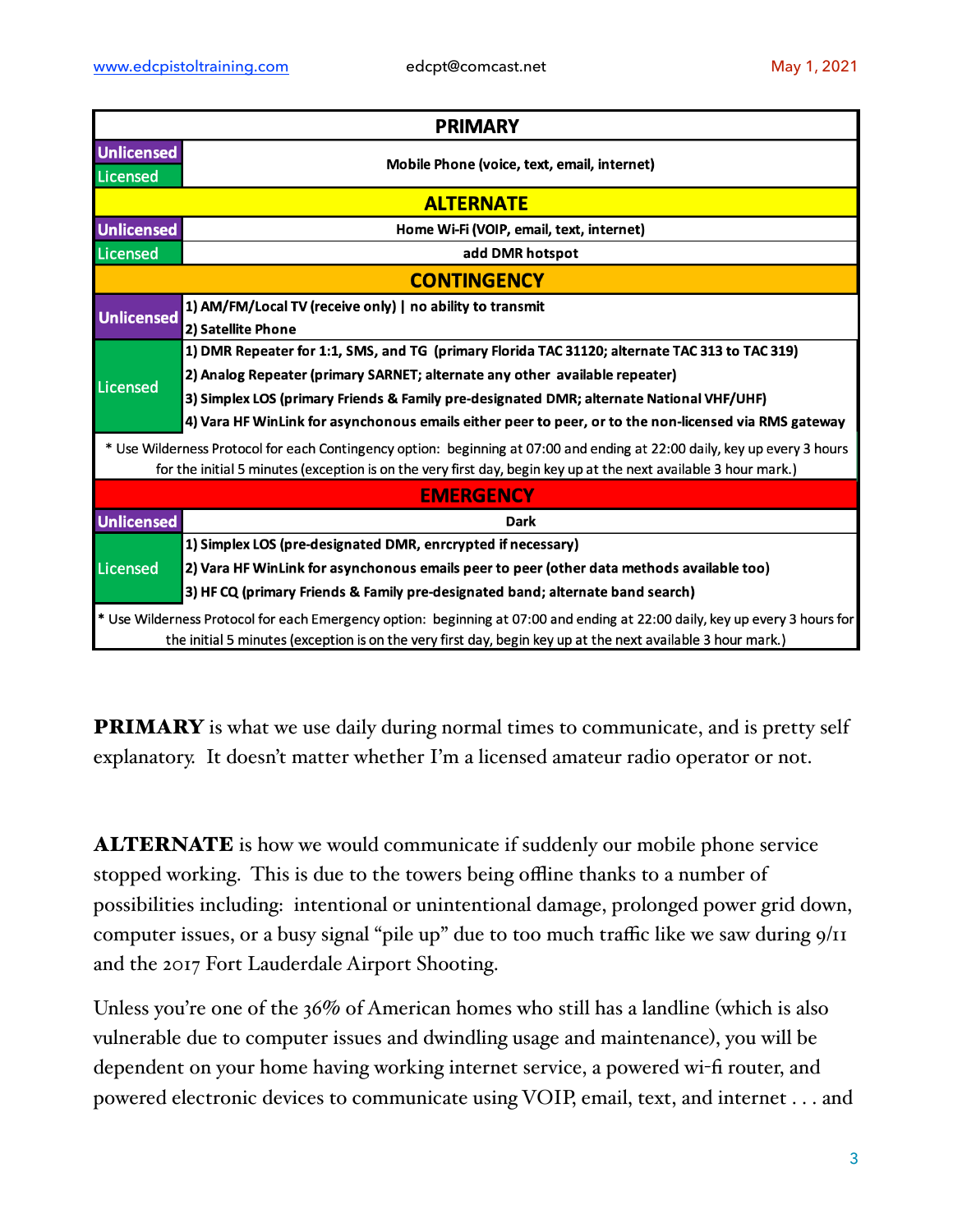it assumes the people you are trying to contact on the other end also have working communication. Even folks with generators need to appreciate their fuel supply only lasts so long, so any mid or long term event will be problematic, and that they are still depending on their internet service working.

CONTINGENCY is where things get interesting. No mobile service. No land line service. No internet service. No power for an extended period of time. No travel due to roadways that are either blocked with debris, too dangerous, or shut down by "officials" (and that assumes you have fuel).

For the non-operator, unless you have a Satellite phone (and assuming it works under these conditions . . . a big assumption I personally will not take) you will have no ability to transmit, only to receive. The receiving will initially be on your emergency radio, car radio, or TV's rabbit ears (assuming you have a generator), but eventually private radio and tv station generators will run out of fuel and the only inbound communications will be from "officials." Not very comforting.

In contrast, the licensed operator with equipment and solar rechargeable batteries has options:

- 1. Hit a digital repeater to use internet cloud based Digital Mobile Radio to communicate with other licensed operators via 1:1 calls, SMS text messaging, or in chat rooms called Talk Groups. Many of these repeaters are hardened and contain multiple power backups (wind, solar, battery).
- 2. Hit an analog repeater using SARNET, a Florida specific network of 37 hardened repeaters with long term backup power operated by a partnership between private parties, FDOT, and FEOC. In the unlikely event SARNET is down, there are many other local analog repeaters to choose from with long term backup power.
- 3. Simplex line of sight between operators, though range is limited to radio power, antenna type, and terrain. There is no infrastructure such as repeaters or cloud with this option.
- 4. WinLink email (or other data methods ranging from CW morse code to JS8Call) via HF. This allows mid and long distance communications without any local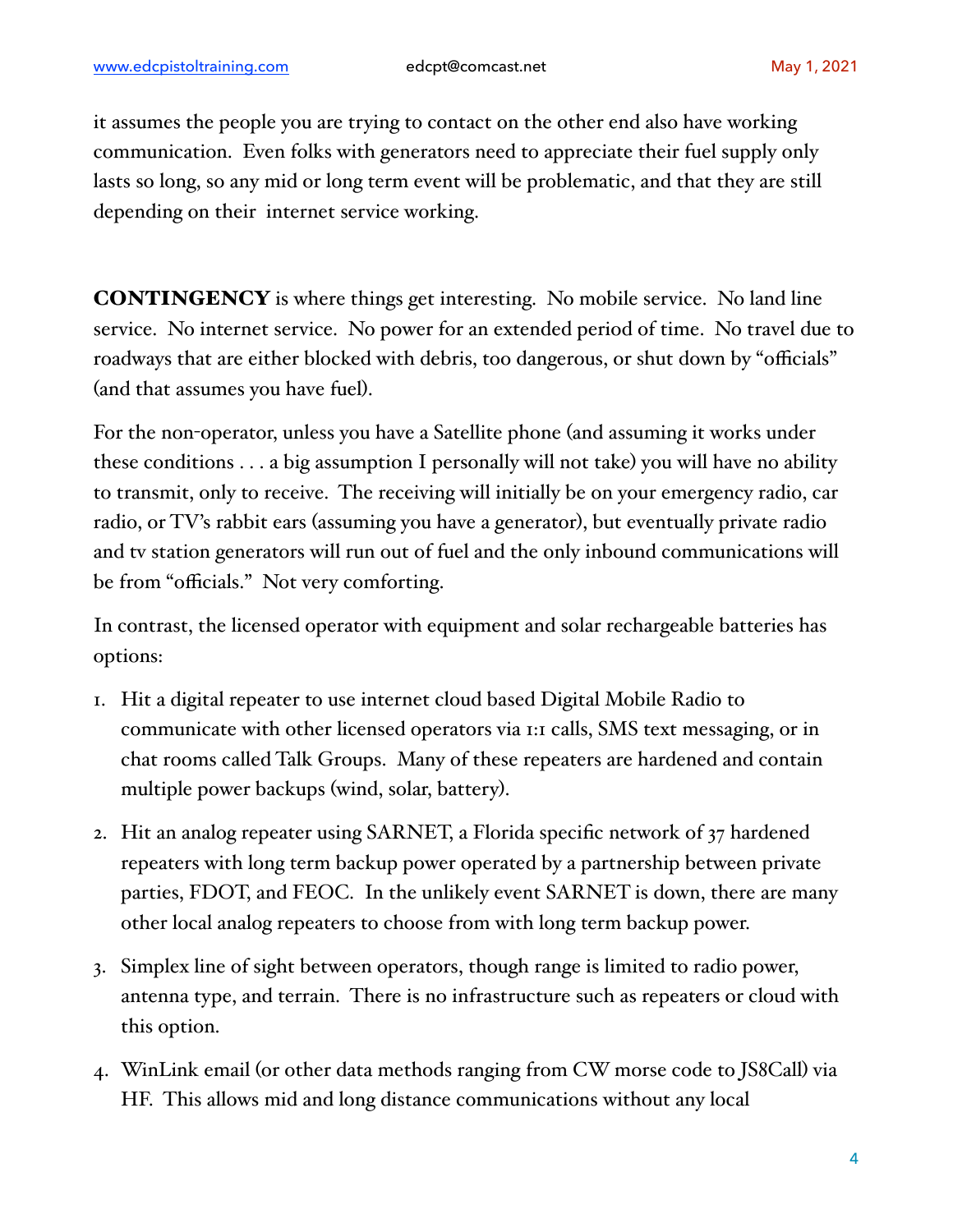infrastructure. WinLink in particular is a great option for asynchronous communication with non-licensed loved ones far away who are not impacted by our local events. They use their existing email account like they always did to receive and send you emails.

EMERGENCY is when all the infrastructure goes off the rails on a global scale, and will remain that way for a while. The non-operator will be completely in the dark, either experiencing zero inbound transmissions either because they are worthless or because there simply are none. Enter *Dark Ages 2.0*. I hope your neighborhood can band together.

Meanwhile, the licensed operator once again has options all of which are completely infrastructure free:

- 1. Simplex line of sight between operators just like with contingency.
- 2. WinLink email or other data methods but now only between operators using HF.
- 3. Old school voice conversations between operators using HF.

So if you haven't figured it out by now, a \$25 Baofeng and YouTube video by gun people who are out of their lane isn't going to help you. Crappy gear, no license, no practice, no understanding of how amateur radio really works, etc. This is no different than telling people to go to the gun store, buy the cheapest gun they can, never train, never practice, but watch some YouTube videos and then you will be ready for any contingency. Sounds silly, right?

If you are interested in learning more, you have many avenues. You can visit the ARRL website and start reading and preparing for your license. You can join a local radio club. You can hire EDC's consulting services to help guide you and save time and money through the learning process (just like with shooting). It's up to you, but comms needs to be a part of your overall PACE plan.

Want to get more information? I recommend you start here with OH8STN (play from the beginning of the video):